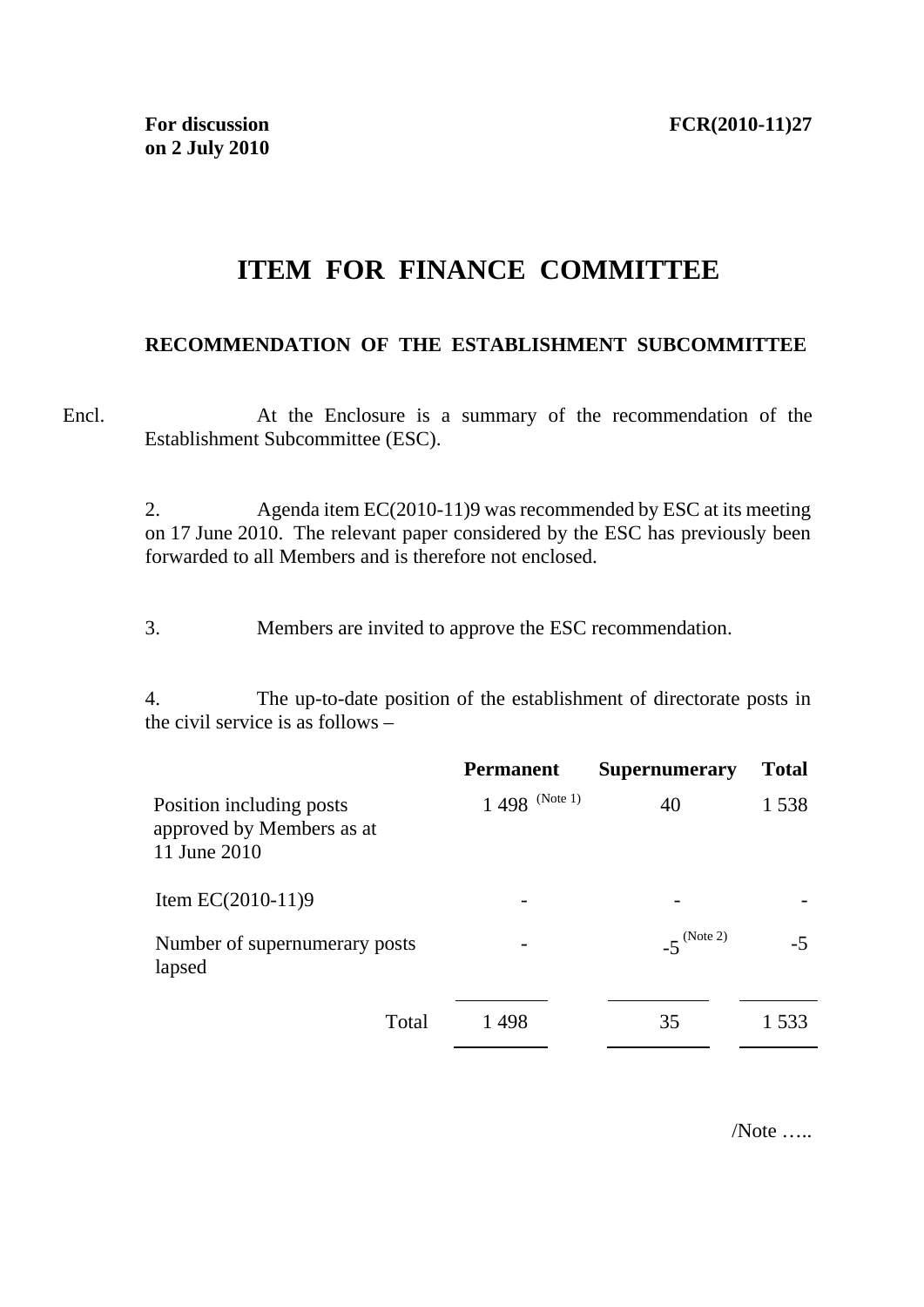## **FCR(2010-11)27 Page 2**

- Note 1 Exclusive of 14 permanent posts in Independent Commission Against Corruption.
- Note  $2 (a)$  Three posts of one Administrative Officer Staff Grade B (D3), one Administrative Officer Staff Grade C (D2), and one Chief Treasury Accountant (D1) in Home Affairs Bureau of Government Secretariat lapsed on 1 July 2010.
	- (b) Two posts of Principal Education Officer (D1) in Education Bureau of Government Secretariat lapsed on 1 July 2010.

----------------------------------------

Financial Services and the Treasury Bureau June 2010